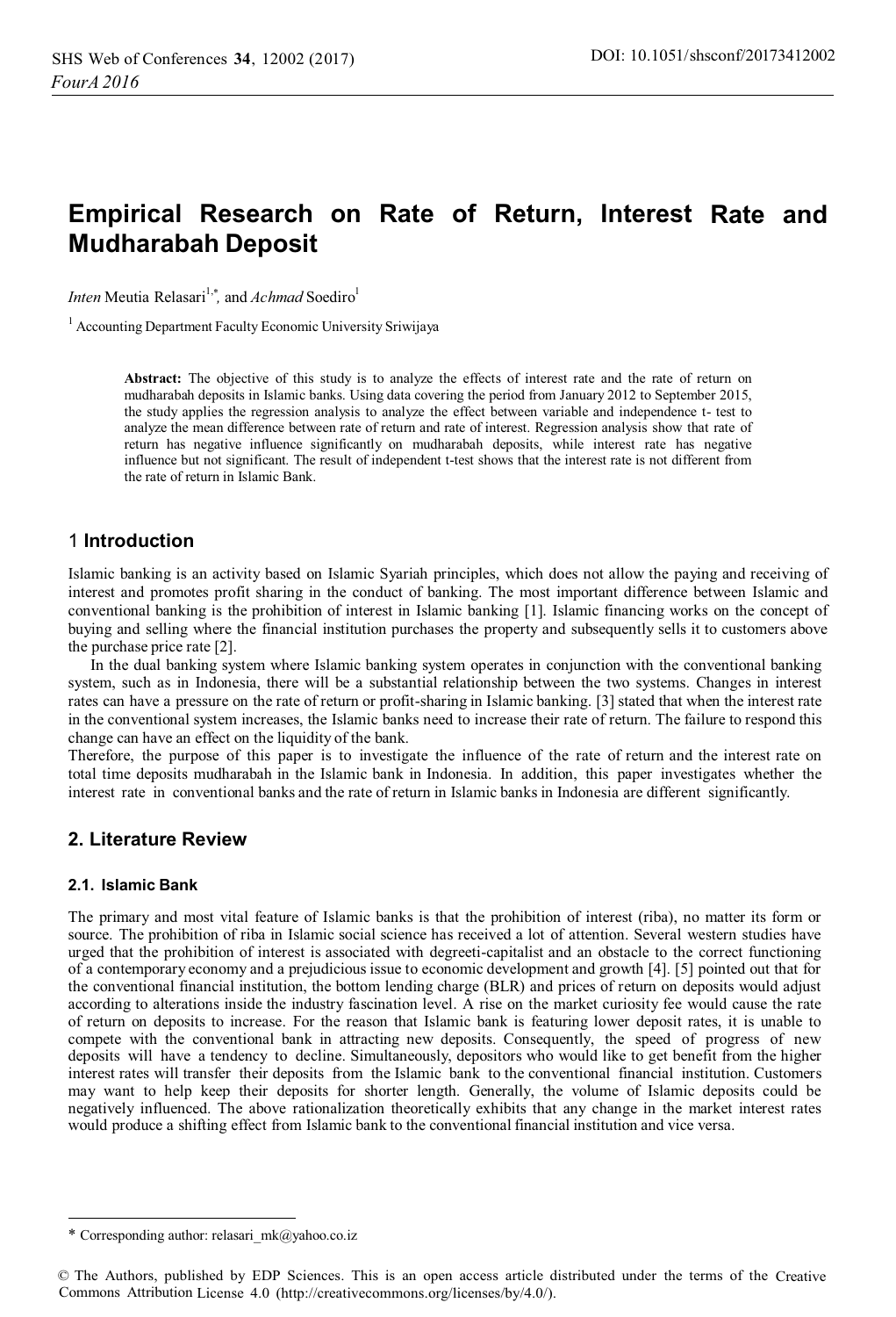#### **2.2. Interest Rate**

Rate of interest has always been featured as one of the important considerations in explaining the saving behavior of individual. The higher the rate of interest, the more money will be saved, since at higher interest rates people will be more willing to forgo present consumption. Interest rate risk is a major issue that needs serious attention from the bank. [7] illustrated that changes in interest rates may affect the bank both in terms of income and economic value. As in [3] stated that the constant increase in the interest rate will cause some problems, such as; the rising cost of funds of banks, because the banks have to pay more to attract new customers and retain existing customers. [8] stated that the risk rate of return is the most important risk faced by Islamic banking compared to other risks such as operational risk and liquidity risk.

Islamic banks obtain funding from two sources, namely 1) the public funds in bank deposits and 2) the public funds in non bank deposits. The former is comprised of wadiah demand deposit, Mudharabah saving deposits and Mudharabah time deposit. In the latter, there are received financing, securities issued by banks, interbank liabilities, liabilities to Bank Central and other payables [9].

In relation to the mudharabah time deposits, Islamic banks provide a rate of return to customers. The rate of return varies between banks because it depends on the bank's profit and the profit sharing ratio that determined at the beginning [10]. In theory, the rate of return on deposits is based on the profit sharing ratio agreed between the bank and the customer.

#### **2.3. Profit and Loss Sharing (Rate of Return)**

Profit- and loss-sharing (PLS) is a contractual agreement between two or more transacting parties that permit them to pool their resources to invest inside a project to share in financial profit and loss.

Profit sharing is a system for the distribution of net income between the owners (the first party) and fund managers (second party). Both sides agreed that the working capital provided from the first party to the second party will be managed professionally and responsibly [11].

#### **2.4 Mudharabah Deposit**

According to [12] mudharabah contract are the cornerstone of Islamic banking. Mudharabah is a profit sharing and loss bearing contract; and it may be used on both sides of the balance sheet assets and liabilities. It is a contract between the capital provider as rab al mal, whereby the capital provider would contribute capital to an enterprise or activity that is to be managed by the entrepreneur as mudarib.

In the case of time deposit, bank act as the mudharib. In fact usually, as a mudharib bank will set proportion for the result based on equivalent rate. So, the rab al mal will get the profit based on equivalent rate promised at the beginning contract. If the rate of return higher then there is a probability that total time deposit will be increased.

In the countries that have dual banking system like in Indonesia, capital provider also has access about interest rate in conventional bank. A rational depositor will take into account the amount of results that will be obtained by comparing the level of interest in conventional banks and the level of return of sharing in Islamic bank.

#### **2.5 Previous Research**

The relationship between total Islamic deposits and the conventional rate of return on deposits has been proved by [13]. A negative relationship between the interest rates on fixed deposits of conventional banks and the volume of interest- free investment deposits of Islamic banks was found.

A survey by [14] analysed that the relation between changes in the rate of interest of conventional bank deposits as well as the rate of return on Islamic bank deposits since 1984 to 2003. [15] found that Islamic banks in Malaysia commonly seen in conventional bank interest rate before adjusting the rate of return or profit. Research conducted by [16] also tried to analyse the effect of changes in interest rates on the level of profit-sharing in Islamic banks and the effect of changes in interest rates on savings deposits in conventional banks and Islamic banking.

Another study by [17] found that the interest rate in conventional banking is one of the main factors that determine the savings in Islamic banking in Indonesia. The same thing is expressed by [18] that the Islamic investment rate is closely linked to the interest rate in conventional banking.

[19] found a strong negative relationship between the interest rate and total deposits in Islamic banks. In another study [13] and [17] showed a negative relationship between the interest rate and total deposits in Islamic banks. In addition, [15] and [3] found a significant relationship between the rate of return of Islamic banks and interest rate of conventional bank and proved that changes in interest rates will cause a change in the level of profit- sharing in Islamic banking. Research conducted by [16] found that the total deposits in Islamic banks is significantly influenced by the rate of return.

Another study conducted by [20] also mentions that the Third-Party Funds (TPF) in Islamic banking is influenced by a conventional deposit rates. [9] states that there is an indication the rate of return on deposits mudharabah tend to mimic the interest rate by adjusting the level of financing and deposits. As in [18] find that in Malaysia only a small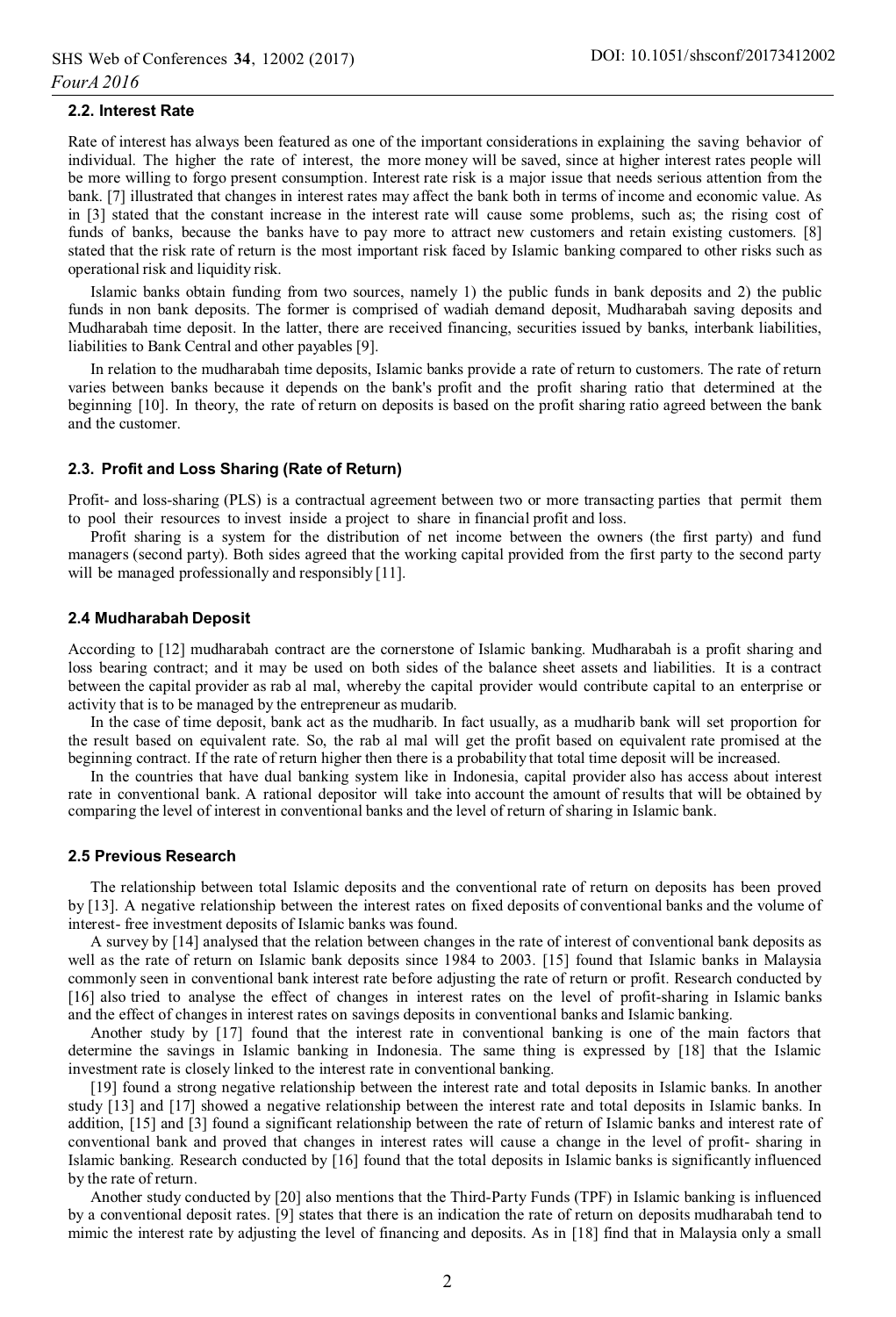portion of Islamic bank financing is based on profit-loss sharing and that Islamic deposits are not interest-free, but closely pegged to conventional deposits, a finding confirmed by [21] for a sample of large Islamic banks across several countries.

The proposed hypothesis are as follows;

*H1: Rate of return has influence on mudharabah deposit H2: Interest rate has influence on mudharabah deposit H3: There is no mean difference between rate of return and interest rate* 

# **3 Methodology**

### **3.1 Empirical Framework**

This study describes the relationship among a set of variables using regression analysis. In order to analyse the effect of Islamic banks' rate of return and conventional banks' interest rate to Islamic banks' total deposit in Indonesia, a regression model is utilized.

```
TOTDEP = a + \beta 1 IRCB + \beta 2 RRIB + \varepsilon TOTDEP = Total Mudharabah Deposit IRCB =
Interest Rate Conventional Bank RRIB = Rate of Return Islamic Bank 
a =intercept
β 1 and β2 = coefficient
ε = term of error
```
Next, this study conducts independent t-test to ascertain if there is a difference in mean between the rate of interest and rate of return.

### **3.2. Data and analysis**

This study uses monthly data covering the period from January 2012 to September 2015. The reason for using 1 month deposit data because this deposit is more responsive with the change of interest rate or rate of return because the depositor can swift their fund quickly. Additionally, 1 month deposits is the largest source of deposits for Islamic banks and conventional deposits compared with 3,6, or 12 months.

### **4. Data and Empirical Result**

The descriptive statistics of variables are presented in Table 1 showing the mean, minimum and maximum for variables rate of return, interest rate, and total mudharabah deposit.

| Table 1. Descriptive Statistic |    |                |         |         |  |  |
|--------------------------------|----|----------------|---------|---------|--|--|
|                                |    | <b>Minimum</b> | Maximum | Mean    |  |  |
| Rate of return                 | 40 | 3.34           | 7.74    | 6.2082  |  |  |
| Interest rate                  | 45 | 5.43           | 6.84    | 6.1011  |  |  |
| Mudharabah deposit             | 45 | 19.597         | 69.106  | 42.3933 |  |  |
| Valid N (listwise)             |    |                |         |         |  |  |

The average rate of return stands at 6,2082 versus 6,1011 for interest rate. Table 1 indicates that minimum rate of return is lower than interest rate. The average Mudharabah deposit is 42,3933 with minimum 19,597 and maximum deposit 69,106. Using regression analysis, the result shows that simultaneously there is a significant influence in rate of return and rate of interest on mudharabah deposit.

|       | Table 2. Anova                          |          |    |          |        |                   |  |  |  |
|-------|-----------------------------------------|----------|----|----------|--------|-------------------|--|--|--|
| Model |                                         | Sum of   | df | Mean     | F      | Sig.              |  |  |  |
|       |                                         | Squares  |    | Square   |        |                   |  |  |  |
|       | Regression                              | 3167,939 |    | 1583,969 | 10.452 | .000 <sup>b</sup> |  |  |  |
|       | Residual                                | 6365,202 | 42 | 151.552  |        |                   |  |  |  |
|       | Total                                   | 9533.140 | 44 |          |        |                   |  |  |  |
|       | a. Dependent Variable: DPK              |          |    |          |        |                   |  |  |  |
|       | b. Predictors: (Constant), SKBNG, BGHSL |          |    |          |        |                   |  |  |  |

Table 3 shows that there is significantly influence for rate of return to Mudharabah Deposit (p=0,002). While for rate of interest there is no significant influence  $(p=0,185)$  to Mudharabah Deposit. It means that H1 is accepted while H2 is rejected.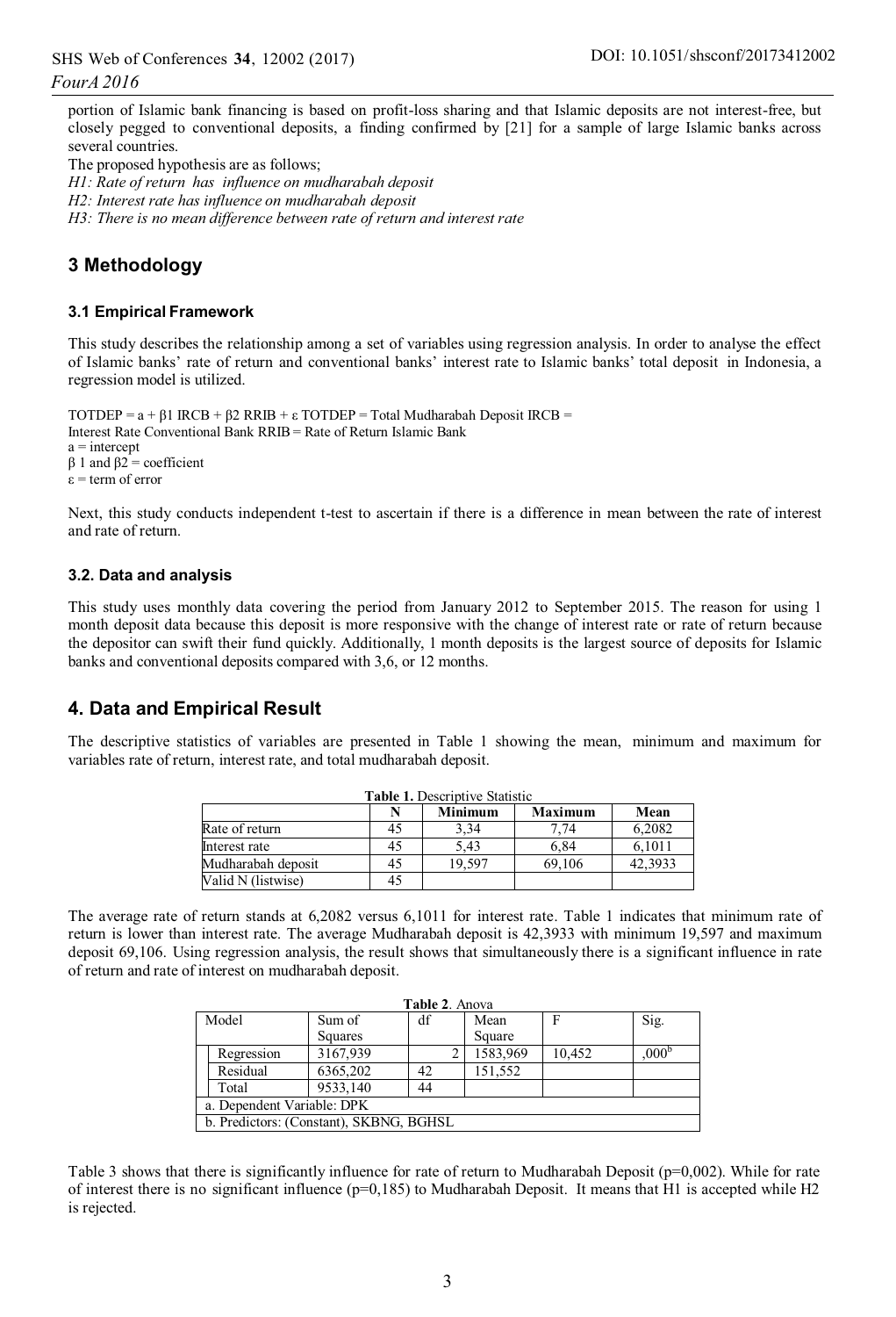|       | <b>Table 5.</b> Regression Analysis |                                |               |                              |          |      |  |  |  |  |
|-------|-------------------------------------|--------------------------------|---------------|------------------------------|----------|------|--|--|--|--|
| Model |                                     | Unstandardized<br>Coefficients |               | Standardized<br>Coefficients |          | Sig. |  |  |  |  |
|       |                                     | B                              | Std.<br>Error | Beta                         |          |      |  |  |  |  |
|       | (Constant)                          | 122.807                        | 21.245        |                              | 5.780    | .000 |  |  |  |  |
|       | <b>RRIB</b>                         | $-7.928$                       | 2.404         | $-465$                       | $-3.297$ | .002 |  |  |  |  |
|       | <b>IRCB</b>                         | $-5.113$                       | 3.793         | $-.190$                      | $-1.348$ | 185  |  |  |  |  |

**Table 3**. Regression Analysis

a. Dependent Variable: DPK

The significant negative influence between rate of return and total mudharabah deposit is consistent with [16] which found that rate of return influence mudharabah deposit in general. This indicates that the increase in rate of return will be impacted negatively to deposit in Islamic Bank.

The result also shows that there is a negative influence interest rate to mudharabah deposit but it is not significant. Although the finding is not significant but it is consistent with result from [13] and [17] that found a negative relationship between the interest rate and total deposits in Islamic banks. [22] in his research also found same conclusion. Furthermore to determine whether the rate of return and the interest rate are significantly different, we conduct tests of differences and report the results in Table 4 and table 5.

| <b>Table 4.</b> Independent t test |    |        |           |            |  |  |  |
|------------------------------------|----|--------|-----------|------------|--|--|--|
| <b>BANK</b>                        |    | Mean   | Std.      | Std. Error |  |  |  |
|                                    |    |        | Deviation | Mean       |  |  |  |
| ISLAMIC BANK                       | 45 | 6.2082 | .86406    | .12881     |  |  |  |
| CONVENTIONAL<br><b>BANK</b>        | 45 | 6.1011 | .54764    | .08164     |  |  |  |

Table 4 presents the average rate of return in Islamic Bank and interest rate in conventional bank. It seems that rate of return in Islamic Bank is higher than interest rate in Conventional Bank.

|            |                 | Levene's Test for     |       | t-test for Equality of Means |        |             |            |            |
|------------|-----------------|-----------------------|-------|------------------------------|--------|-------------|------------|------------|
|            |                 | Equality of Variances |       |                              |        |             |            |            |
|            |                 |                       | SSig. |                              | df     | Sig. $(2 -$ | Mean       | Std. Error |
|            |                 |                       |       |                              |        | tailed)     | Difference | Difference |
|            | Equal variances | 2.950                 | ,089  | .702                         | 88     | .484        | .10711     | .15250     |
| PROCENTAGE | assumed         |                       |       |                              |        |             |            |            |
|            | Equal variances |                       |       | .702                         | 74.438 | .485        | .10711     | .15250     |
|            | not assumed     |                       |       |                              |        |             |            |            |

#### **Table 5.** Independent Samples Test

The value on Levene's Test shows significant at 0,089 higher than 0,05. It's means that both group (Islamic bank and conventional bank) have same variances, which is requirement for mean differences test. In Table 5, significant value is 0,485 more than 0,05.

It means that there is no mean difference between rate of return in Islamic Bank and interest rate in conventional bank. This is indicate that H3 is accepted. This finding shows that there is no difference between rate of return and interest rate. The result is in accordance with [9] that stated there is an indication the rate of return on deposits mudharabah tend to mimic the interest rate. Our finding also consistent with [15] who found that Islamic banks in Malaysia commonly seen in conventional bank interest rate before adjusting the rate of return or profit. This result emphasized by [16] that found the relationship between Islamic banks' rate of return and conventional banks' interest rate is shown to be very strong and positive.

# **5. Conclusion**

Using regression analysis, the result found that the rate of return in Islamic bank influence mudharabah deposit negative significantly. This study also found that there is negative influence interest rate on Mudharabah Deposit, but it is not significant. This finding indicates profit motive among the Islamic bank depositors as reflected by the significant impact of the rate of return on total mudharabah deposits.